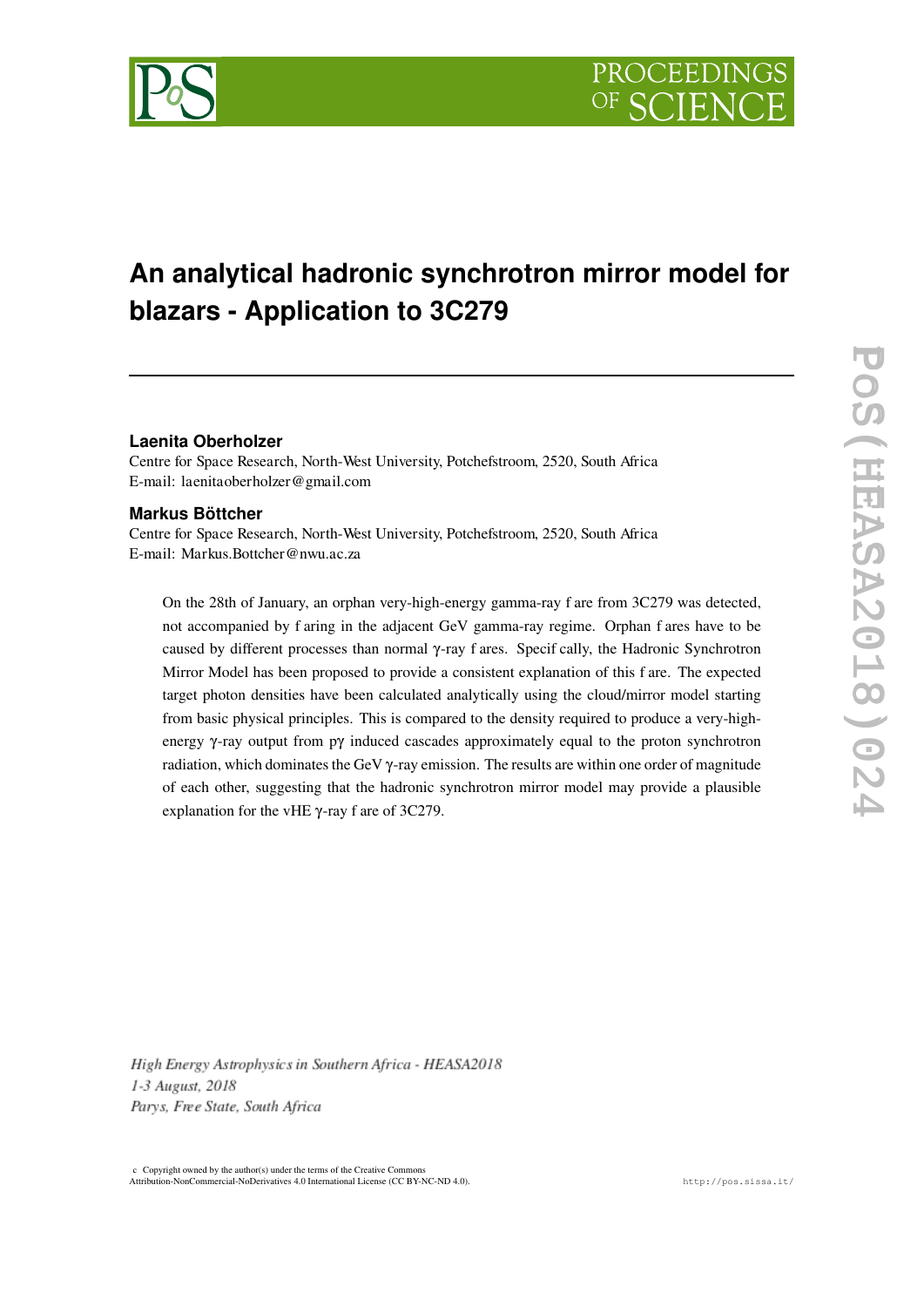## 1. Introduction

Blazars are a class of radio-loud (jet-dominated) Active Galactic Nuclei (AGN) that are found in the centres of elliptical galaxies. There are two types: flat spectrum radio quasars (FSRQs), characterized by strong optical emission lines, and BL Lac objects, with weak or no emission lines in their optical spectra [\[Böttcher, 2007\]](#page-5-0). Most blazars are γ-ray loud due to relativistic jets pointed at a small angle with respect to our line of sight. Due to this, their emission is Doppler boosted, and radio interferometric observations reveal apparent superluminal motion [e.g., [Kellermann et al.,](#page-5-1) [2007\]](#page-5-1). The spectral energy distributions (SEDs) of blazars are characterized by two broad, nonthermal components. The low-frequency component is almost certainly caused by electron synchrotron emission. In leptonic models, the high-frequency component is caused by Compton scattering [\[Kusunose and Takahara, 2006,](#page-5-2) [Böttcher, 2007\]](#page-5-0). However, alternatively this component can also be caused by hadronic processes [\[Mannheim and Biermann, 1992,](#page-5-3) [Mannheim, 1993,](#page-6-0) [Mücke](#page-6-1) [et al., 2003\]](#page-6-1), where the dominant γ-ray emission mechanisms are proton-synchrotron radiation and synchrotron emission from secondary particles produced on photo-pion-production interactions. Specifically, the relevant interactions are:

$$
p + \gamma \to p + \pi^0 \to p + \gamma + \gamma \tag{1.1}
$$

or 
$$
\rightarrow n + \pi^+ \rightarrow n + \mu^+ + \nu_\mu \rightarrow n + e^+ + \nu_\mu + \nu_e + \nu_\mu
$$
 (1.2)



<span id="page-1-0"></span>Figure 1: Fermi-LAT light-curve of GeV γ-rays, for the flare from 3C279 in January 2018, as per Atel #11239. H.E.S.S. target-of-opportunity observations were carried out during the period bounded by the vertical red lines. The second red line indicates the orphan flare detection. The delay between the Fermi LAT and the H.E.S.S. flares is 11 days.

Blazars show extreme variability across the electromagnetic spectrum. Some of these flares are accompanied by extremely fast variability of timescales down to a few minutes. In some cases, flaring events in one frequency band are not accompanied by flaring in other bands [\[Krawczynski](#page-5-4) [et al., 2004\]](#page-5-4). Such events are termed orphan flares. Orphan flares are usually secondary flares following primary multi-wavelength flares, and are characterized by extreme variability and flaring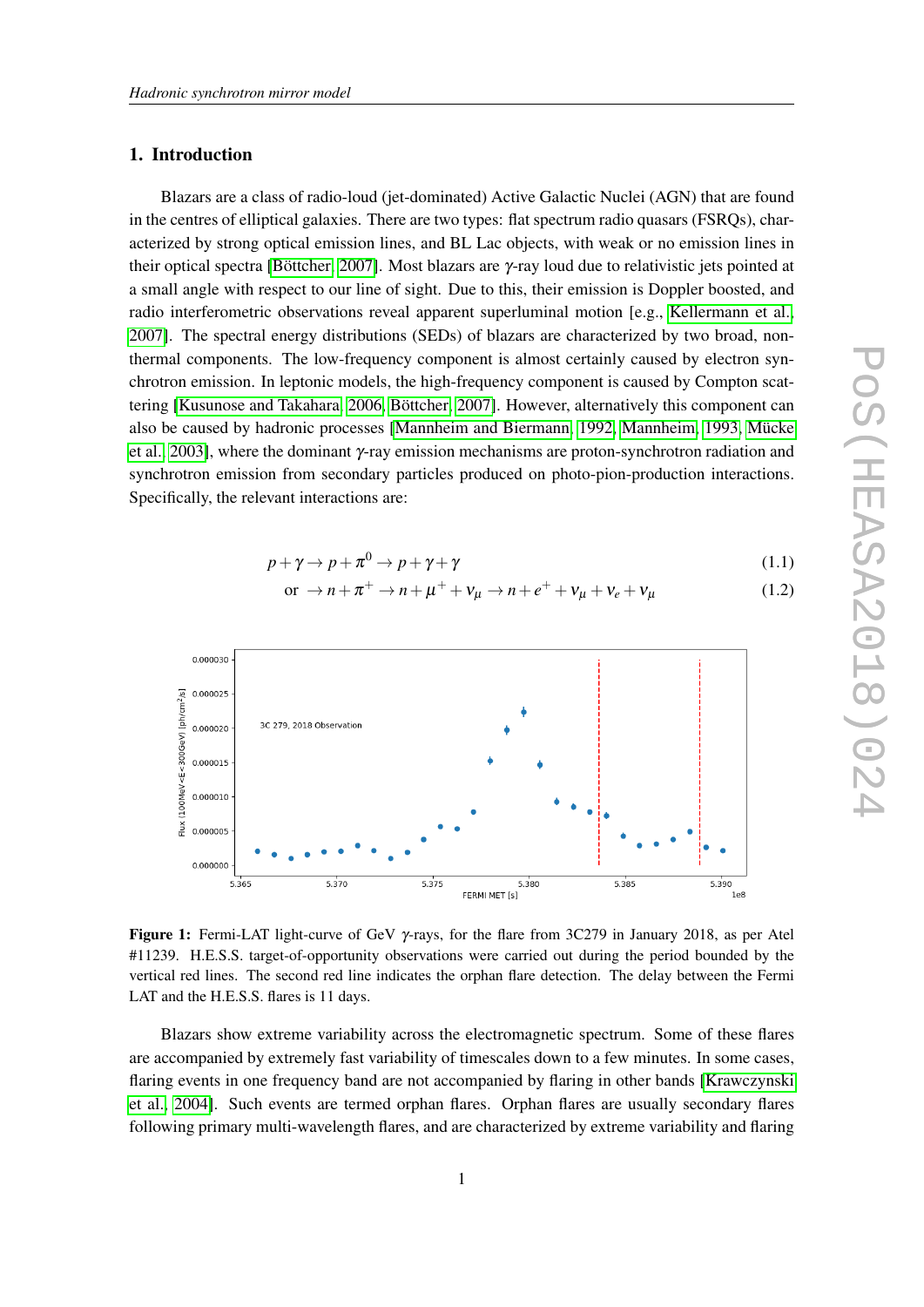in different bands. The causes of this variability and the conditions in and location of the high energy emission region are currently not well understood. Photo-pion production can only be efficient if the protons have a dense target photon field to interact with. Such target photon fields can either be the co-spatially produced electron-synchrotron radiation, or radiation fields from outside the jet [\[Mannheim and Biermann, 1992,](#page-5-3) [Mannheim, 1993,](#page-6-0) [Mücke et al., 2003\]](#page-6-1).

Throughout this paper, physical quantities will be parameterized by  $Q = 10^x Q_x$  in c.g.s. units.

# 2. 3C279 Flare

On the 28th of January, the High Energy Stereoscopic System (H.E.S.S. the world's largest ground-based gamma-ray observatory, located in Namibia) detected an orphan very-high-energy (VHE;  $E > 100$  GeV)  $\gamma$ -ray flare from the FSRQ 3C279. 3C279 is a  $\gamma$ -ray loud FSRQ with a redshift of  $z = 0.538$  [e.g., [Marziani et al., 1996\]](#page-6-2).



<span id="page-2-0"></span>Figure 2: Spectral Energy Distribution (SED) of 3C279 with a lepto-hadronic model fit (green line), and a leptonic fit (red line) [from [Böttcher et al., 2013\]](#page-5-5). The hadronic (green) model SED consists of three components: the low-energy component caused by electron-synchrotron radiation, the high-energy component caused by proton-synchrotron radiation, and a third very-high energy component caused by photo-pion interactions and subsequent electromagnetic cascades.

Figure [1](#page-1-0) shows the Fermi-LAT γ-ray light-curve of 3C279 and the H.E.S.S. observation during the January 2018 flare. Orphan flares have to be caused by different processes than normal γ-ray flares, which are typically broad-band flares, characterized by variability across the entire electromagnetic spectrum.

Specifically, the Hadronic Synchrotron Mirror Model, originally proposed in [\[Böttcher, 2005\]](#page-5-6) will be re-visited in this study, to see if it can provide a consistent explanation of the orphan flare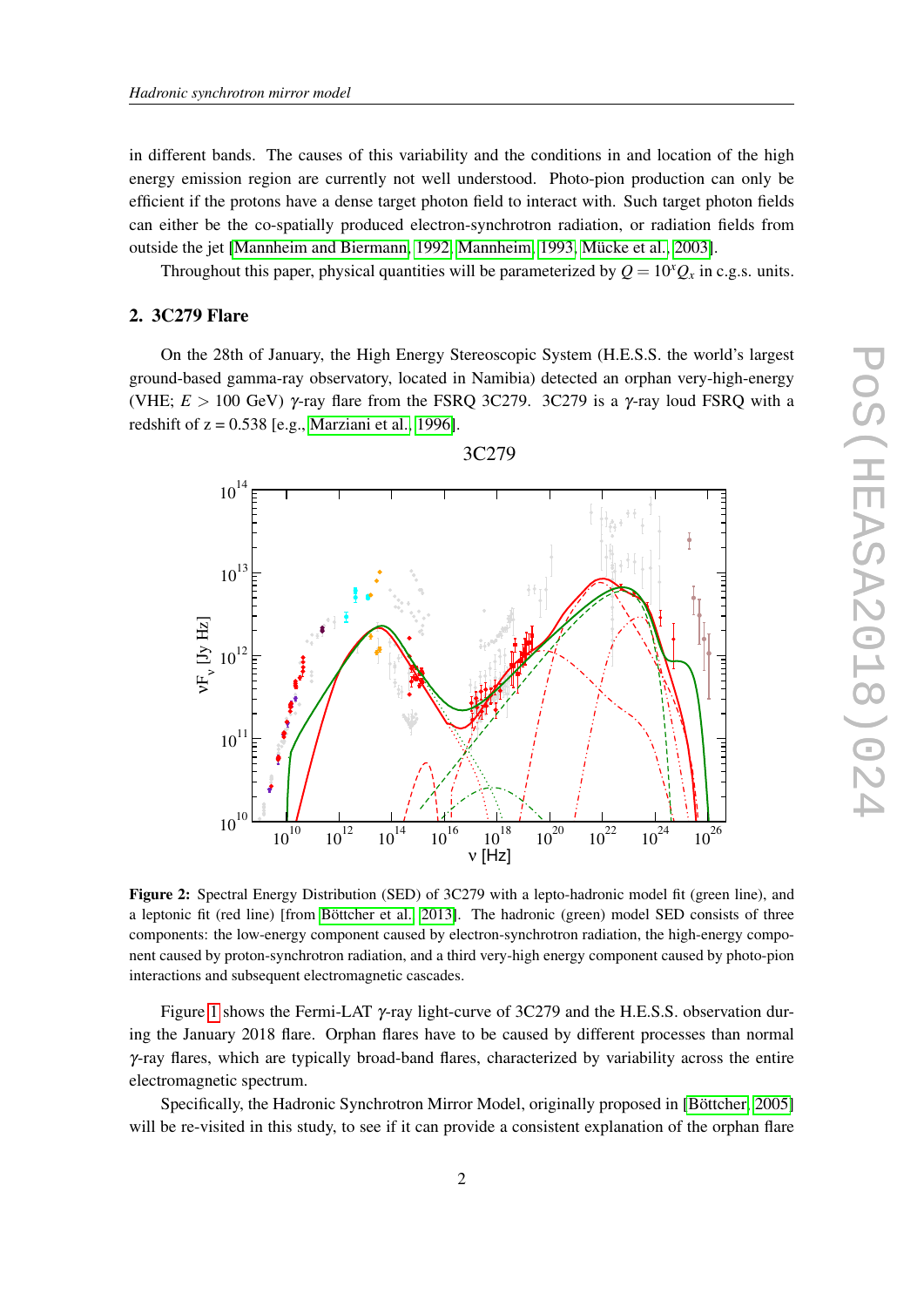from 3C279. A success of this model would indicate that protons are accelerated to ultra-relativistic energies in the jets of blazars, which might then also be associated with the production of very-highenergy neutrinos.

As shown in Figure [2,](#page-2-0) the lepto-hadronic model fit predicts a very-high-energy bump beyond the proton-synchrotron dominated γ-ray spectrum, due to photo-hadronic processes, which could be enhanced in a synchrotron-mirror scenario. This would lift the photo-pion production induced VHE component to the level of the proton-synchrotron component, producing an orphan VHE  $\gamma$ -ray flare. The aim of this paper is to investigate the feasibility of such a scenario through a first-principles, analytical estimate of the expected synchrotron-mirror photon density.



<span id="page-3-0"></span>Figure 3: Sketch of the geometry of the model. As in [\[Böttcher, 2007\]](#page-5-0), synchrotron emission is produced at time  $t_1$  in an emission region propagating outward along the jet. At time  $t_2$ , the synchrotron emission is reflected by a cloud near the jet trajectory, which acts as a mirror. A secondary flare is then produced when the reflected synchrotron photons re-enter the emission region and encounter the still relativistic protons at time  $t_3$ .

#### 3. The Synchrotron-Mirror Model

The goal of our analytical study of the hadronic synchrotron-mirror model is to determine if the target photon density from the synchrotron-mirror can plausibly be dense enough for protongamma interactions to produce a significant VHE γ-ray flare. The geometry is sketched in figure [3.](#page-3-0) The emission region moves at highly relativistic speeds  $\beta_{\Gamma} \approx 1$  corresponding to bulk Lorentz factor  $\Gamma = 10\Gamma_1 >> 1$ . The emission is relativistically beamed at a small angle  $(\theta \sim 1/\Gamma)$  with respect to the jet axis, which, in the case of blazars like 3C279, is closely aligned with the observer's line of sight [e.g., [Romero et al., 2017\]](#page-6-3). The orphan VHE flare was observed to be delayed by  $\Delta t \equiv 11 t_{11}$  days, implying that the distance travelled by the emission region from the time of the primary gamma-ray flare to the location of the cloud is  $R_m = 2\Gamma^2 c\Delta t = 5.7 \times 10^{18} \Gamma_1^2 t_{11}$  cm.

The electron-synchrotron emission from the blob hits is reflected off the cloud and re-enters the still relativistic emission region, constituting an intense target photon field for photo-pion pro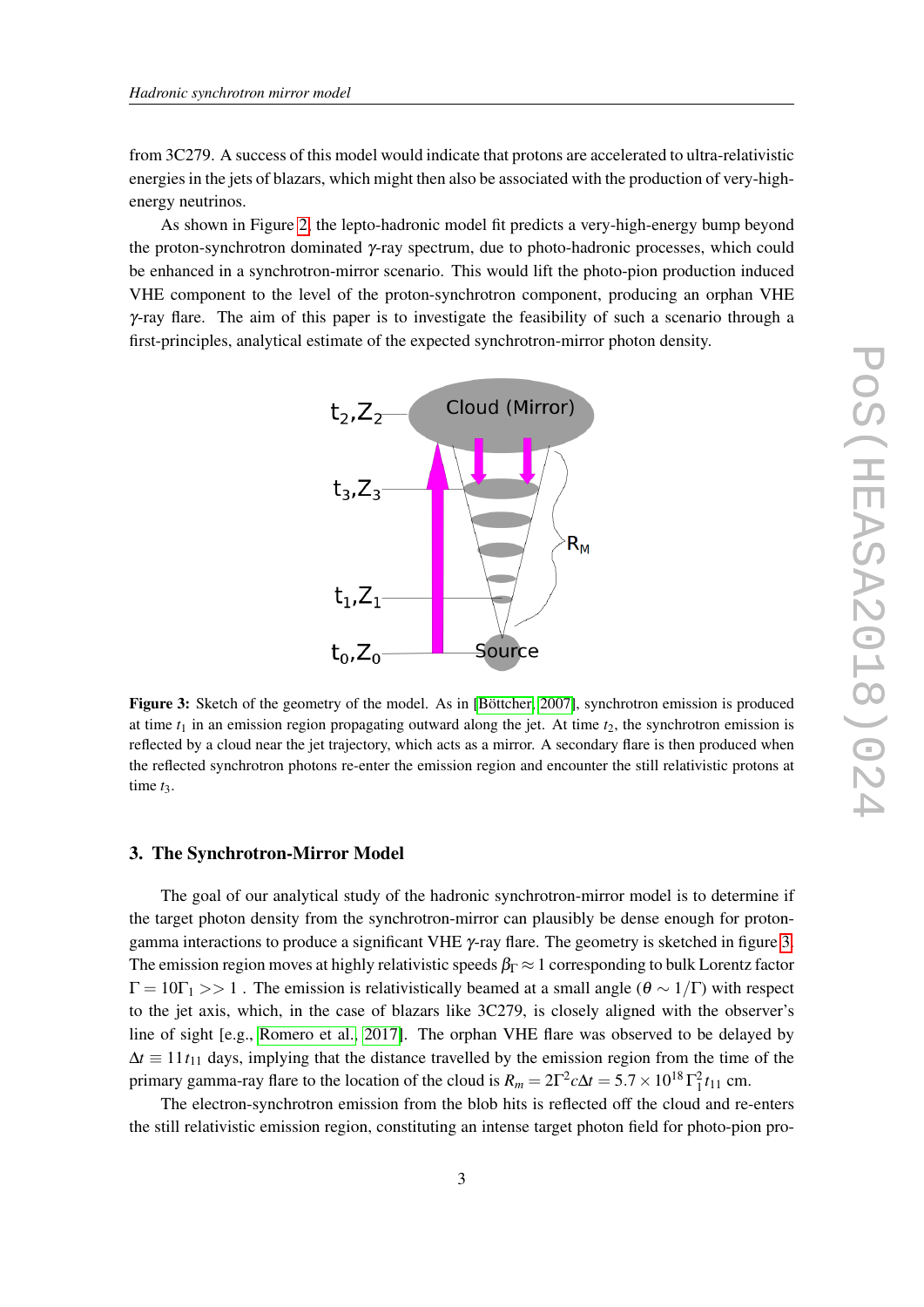duction [\[Böttcher, 2005\]](#page-5-6). We assume that the emission region continues to produce optical – UV synchrotron radiation at the level of  $vF_v(sy) \sim 10^{12}$  Jy Hz, as typically observed from 3C279, and a fraction  $\tau$  of the synchrotron flux from the moving emission region is reprocessed quasiisotropically by the cloud. Integrating the contributions from all points along the jet from the primary flare to the jet-cloud interaction (orphan flare), properly taking into account all light-traveltime effects, we find that the energy density of the reflected synchrotron radiation re-entering the emission region in the co-moving frame is given by:

$$
\langle u'_{R,sy}(t_1) \rangle = \frac{4\Gamma^6 v F_v(sy) d_L^2 \tau R_{cl}^2}{3(R_m - R_b)} \int_0^{\frac{R_m - R_b}{\beta c}} \frac{dt_1}{(R_m - \beta c t_1)^2 (R_m - \frac{\beta c t_1}{2})^2}
$$
(3.1)

where  $R_b \equiv 10^{16} R_{b,16}$  cm is the radius of the blob which was estimated from the variability time scale through causality arguments,  $R_{cl} \equiv 10^{17} R_{cl,17}$  cm is the radius of the cloud,  $d_L$  is the Luminosity distance, and  $\tau \equiv 0.1 \tau_{-1}$  is the reprocessing fraction of the cloud. The integral can be solved analytically to yield:

<span id="page-4-0"></span>
$$
\langle u'_{R,sy}(t_1) \rangle = \frac{4\Gamma^6 V F_V(sy) d_L^2 \tau R_{cl}^2}{3(R_m - R_b)} \left( \frac{4}{(\beta c)^4} \left[ \frac{1}{\alpha^2 x_f} + \frac{2}{\alpha^3} \left( \frac{t_f}{2x_f} \right) \right] \right)
$$
(3.2)

where  $t_f = \frac{R_m - R_b}{\beta_c}$  $\frac{n - R_b}{\beta c}$  is the total integration time,  $\alpha = \frac{R_m}{\beta c}$  $\frac{R_m}{\beta c}$  is the time it takes the blob to move to the center of the cloud and  $x_f = \alpha - t_f$  is the time for the interaction to take place. Since  $t_f \sim \alpha >> x_f$ , the term  $\frac{1}{\alpha^2 x_f}$  in the square brackets in Eq. [\(3.2\)](#page-4-0) dominates the result. Neglecting the sub-dominant term, the target Photon density is:

<span id="page-4-1"></span>
$$
\langle u'_{R,sy}(t_1) \rangle \approx 33 \, \mathrm{t}_{11}^{-3} \, \tau_{-1} \, \mathrm{R}_{cl,17} \, \mathrm{R}_{b,16}^{-1} \, \mathrm{erg \, cm^{-3}} \tag{3.3}
$$

Most remarkably, due to the scaling of the mirror distance in terms of the delay time, all explicit dependencies on the bulk Lorentz factor  $\Gamma$  cancel out in the result of Eq. [\(3.3\)](#page-4-1), but a strong dependence on the delay time  $t_{11}$  remains.

## 4. Discussion

The target photon density from the synchrotron-mirror model estimated in the previous section (Eq. [3.3\)](#page-4-1) now needs to be compared to the density required for proton-gamma interactions to produce a radiative output comparable to the proton-synchrotron dominated GeV  $\gamma$ -ray flux. This will be the case if the proton energy-loss rate due to photo-pion production on the synchrotronmirror target photon field is comparable to the energy loss rate due to proton synchrotron emission. For proton synchrotron radiation in a magnetic field in units of Gauss (*BG*) and a Doppler factor  $\delta = 10 \delta_1 \approx \Gamma$ , the photon energy density that leads to equal p- $\gamma$  and proton synchrotron energy losses is

$$
u'_{ph} \approx 380 \text{ erg} \cdot \text{cm}^{-3} \text{ B}_G^{\frac{3}{2}} \delta_1^{\frac{1}{2}}
$$
 (4.1)

This is one order of magnitude larger than the result in [3.3](#page-4-1) with the assumed default parameter values. In case of a larger cloud,  $R_{cl} > 10^{17}$  *cm*, a smaller emission region, or a larger reflective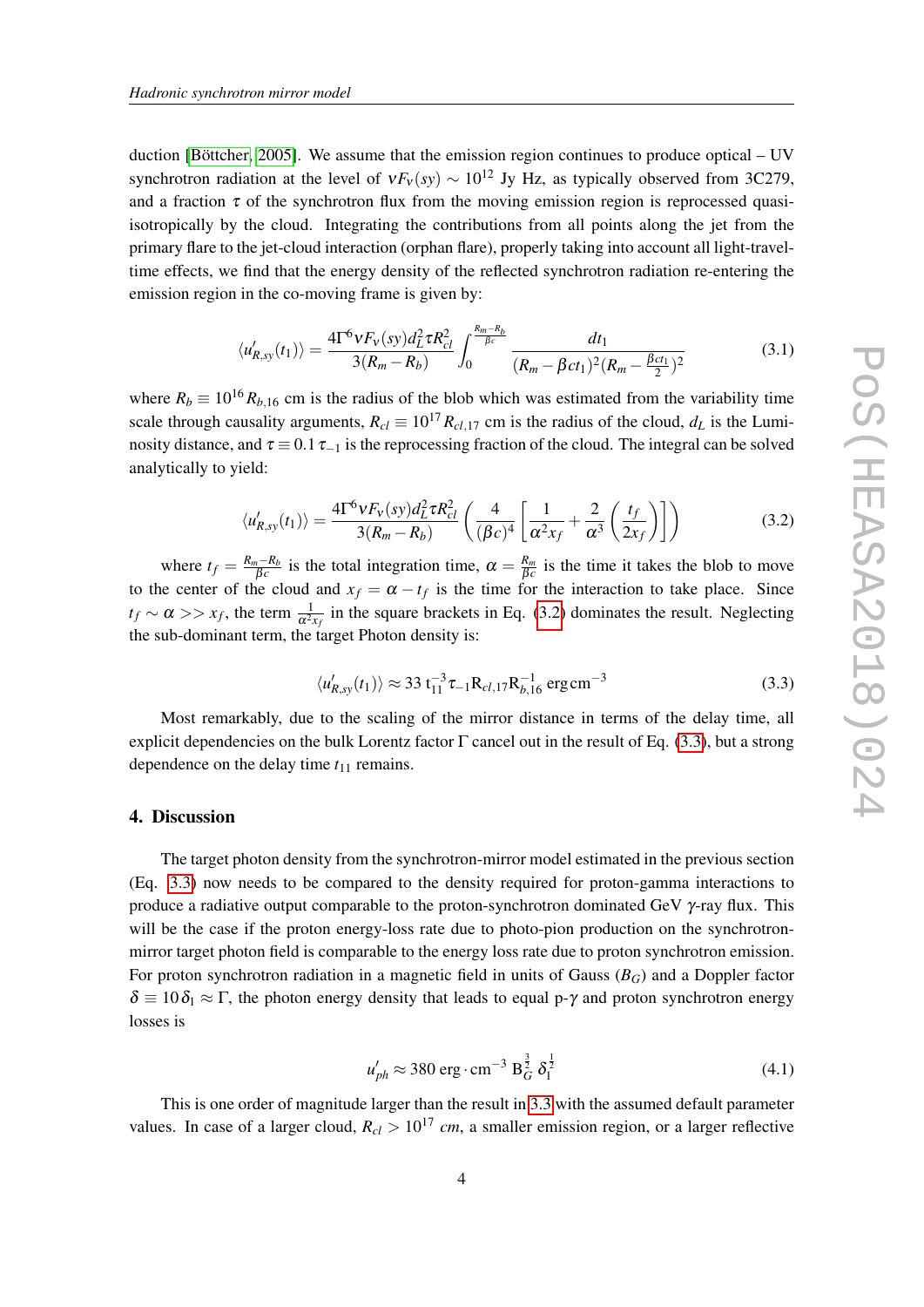fraction  $\tau$  of the cloud, it may be possible for py interactions on the synchrotron-mirror photons to make a significant contribution to the VHE  $\gamma$ -ray spectrum. Thus, based on our analytical estimate, the hadronic synchrotron mirror model may, in exceptional circumstances, produce orphan VHE γ-ray flares in blazars such as 3C279.

Clouds potentially acting as mirrors are found in the broad line region (BLR) where they may occasionally cross or, at least, closely approach the path of the jet. This may be put in the context of recent work by, e.g., [Zacharias et al.](#page-6-4) [\[2017,](#page-6-4) [2019\]](#page-6-5) who propose that such cloud-jet interactions may also be responsible for long-term blazar flares with quasi-symmetric light curves, as observed in the 4-month-long, extended flare state of CTA 102. Most notably, if such a hadronic synchrotronmirror model is indeed at work in 3C279, it suggests the acceleration of high-energy Cosmic Rays in the jet of (at least) this blazar and associated production of very-high-energy neutrinos from  $p\gamma$ interactions.

On-going work on this project includes a numerical representation of this model and a comparison to alternative models for orphan γ-ray flares, such as the multizone or structured jet models.

Acknowledgements: The work of M. Böttcher is supported through the South African Research Chairs Initiative (grant no. 64789) of the Department of Science and Technology and the National Research Foundation<sup>[1](#page-5-7)</sup> of South Africa.

#### References

- <span id="page-5-6"></span>M Böttcher. A hadronic synchrotron mirror model for the "orphan" TeV flare in 1es 1959+ 650. *The Astrophysical Journal*, 621(1):176, 2005.
- <span id="page-5-0"></span>M Böttcher. Modeling the emission processes in blazars. In *The Multi-Messenger Approach to High-Energy Gamma-Ray Sources*, pages 95–104. Springer, 2007.
- <span id="page-5-5"></span>M Böttcher, A Reimer, K Sweeney, and A Prakash. Leptonic and hadronic modeling of fermidetected blazars. *The Astrophysical Journal*, 768(1):54, 2013.
- <span id="page-5-1"></span>K. I. Kellermann, Y. Y. Kovalev, M. L. Lister, D. C. Homan, M. Kadler, M. H. Cohen, E. Ros, J. A. Zensus, R. C. Vermeulen, M. F. Aller, and H. D. Aller. Doppler boosting, superluminal motion, and the kinematics of AGN jets. *ApSS*, 311:231–239, October 2007. doi: 10.1007/ s10509-007-9622-5.
- <span id="page-5-4"></span>H Krawczynski, SB Hughes, D Horan, F Aharonian, MF Aller, H Aller, P Boltwood, J Buckley, P Coppi, G Fossati, et al. Multiwavelength observations of strong flares from the TeV blazar 1es 1959+ 650. *The Astrophysical Journal*, 601(1):151, 2004.
- <span id="page-5-2"></span>M Kusunose and F Takahara. A structured leptonic jet model of the "orphan" TeV gamma-ray flares in TeV blazars. *The Astrophysical Journal*, 651(1):113, 2006.
- <span id="page-5-3"></span>K Mannheim and PL Biermann. Gamma-ray flaring of 3c 279-a proton-initiated cascade in the jet? *Astronomy and Astrophysics*, 253:L21–L24, 1992.

<span id="page-5-7"></span><sup>1</sup>Any opinion, finding and conclusion or recommendation expressed in this material is that of the authors and the NRF does not accept any liability in this regard.